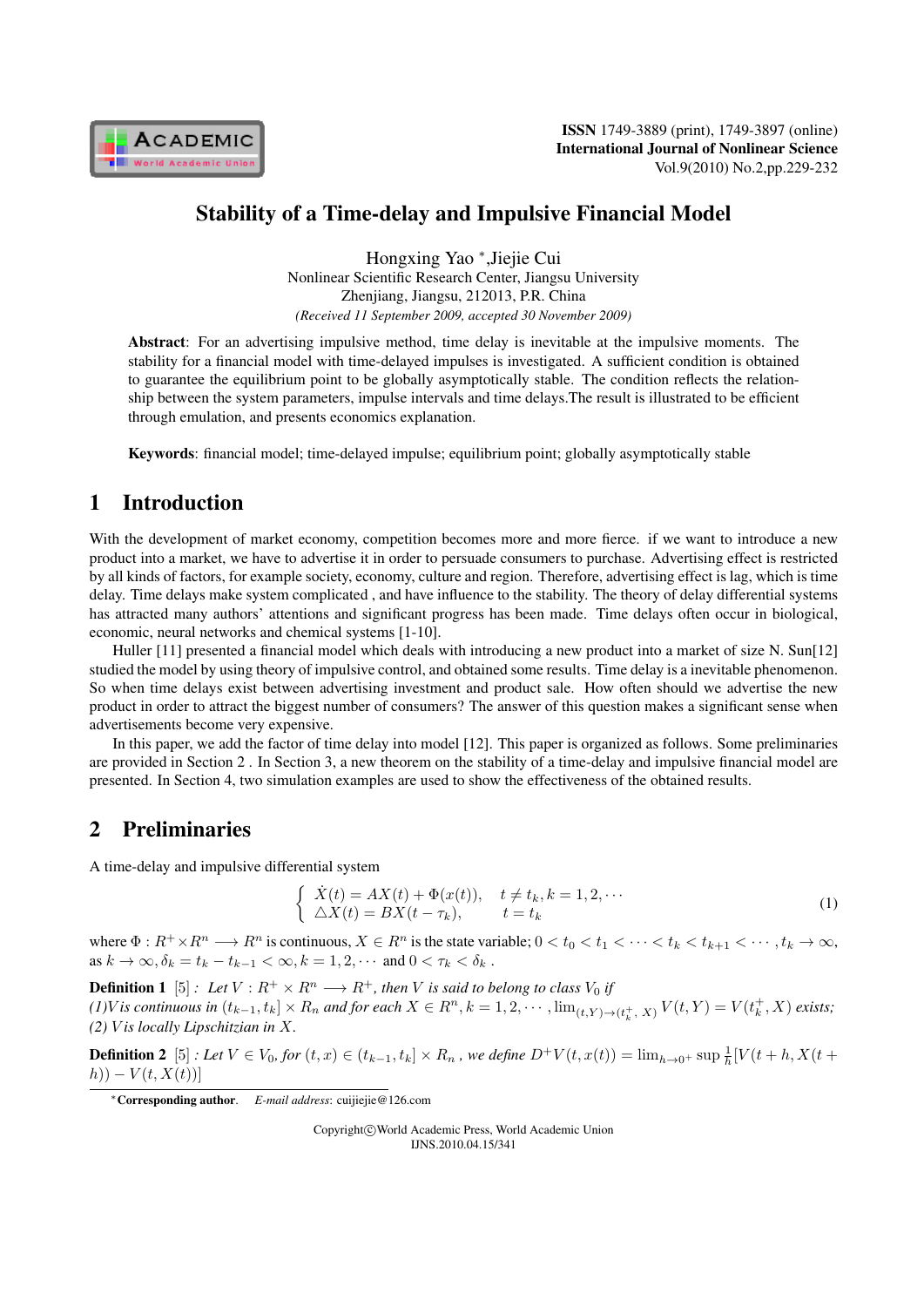### 3 Stability of a financial model

In this section, we study a financial model with time-delay and impulse. The financial model which deals with introducing a new product into a market of size  $N$ .  $N$  consists of the following three components:

(1)  $x(t)$ −the number of people who are unaware of the existence of the product;

(2)  $y(t)$ −the number of potential customers who are aware of the product but have not get purchased it,

(3)  $z(t)$ −the number of current customers who have purchased the product.

We can easily see that  $x(t) + y(t) + z(t) = N$ .

Advertising consists of two components:

(1)Awareness  $u$ , which informs consumers about the product and thus transfers them from the unaware group  $x$  into the potential group  $y$ ,

(2)Trial advertising  $v$ , which persuades consumers to purchase the product and transfers them from the potential consumers  $y$  into the current consumers  $z$ .

The advertisement broadcast through a network, a national wide TV network, and so on. But between advertising investment and product sale have time delay. So we can model the advertising effect by time-delay and impulse. In this sense, the flows of consumers out and into different groups are given in the following impulsive model:

$$
\begin{cases}\n\begin{pmatrix}\n\dot{X}_1 \\
\dot{X}_2 \\
\dot{X}_3\n\end{pmatrix} = \begin{pmatrix}\n-k & 0 & 0 \\
k & -a & \delta \\
0 & a & -\delta\n\end{pmatrix} \begin{pmatrix}\nX_1 \\
X_2 \\
X_3\n\end{pmatrix} + \begin{pmatrix}\n\frac{k}{N_t} \\
-\frac{k}{N} \\
0\n\end{pmatrix} X_1^2 \\
\Delta \begin{pmatrix}\nX_1 \\
X_2 \\
X_3\n\end{pmatrix} = \begin{pmatrix}\n-k_u & 0 & 0 \\
k_u & -k_v & 0 \\
0 & k_v & 0\n\end{pmatrix} \begin{pmatrix}\nX_1(t - \tau_k) \\
X_2(t - \tau_k) \\
X_3(t - \tau_k)\n\end{pmatrix}\n\end{cases}
$$

where  $k < 0$  is the contact rate,  $a > 0$  is the trial rate,  $\delta > 0$  is the switching rate.  $k_u$  and  $k_v$  are the awareness rate and trial rate, respectively.

The system in (2) has two equilibrium points(*N*, 0, 0) and  $(0, \frac{\delta}{a+\delta}N, \frac{\delta}{a+\delta}N)$ . In view of  $k < 0, a > 0$  and  $\delta > 0$ , we find that  $(0, \frac{\delta}{a+\delta}N, \frac{\delta}{a+\delta}N)$  is an unstable equilibrium point, the equilibrium point $(N, 0, 0)$  has not practical meaning. Our objective is to make the system to the equilibrium point  $(0, \frac{\delta}{a+\delta}N, \frac{\delta}{a+\delta}N)$ .

Let  $X = (X_1, X_2, X_3)^T$ , then we can rewrite the system (2) into the form

$$
\begin{cases}\n\dot{X}(t) = AX(t) + \Phi(x(t)), & t \neq t_k, k = 1, 2, \cdots \\
\Delta X(t) = BX(t - \tau_k), & t = t_k\n\end{cases}
$$
\n(2)

where 
$$
A = \begin{pmatrix} -k & 0 & 0 \\ k & -a & \delta \\ 0 & a & -\delta \end{pmatrix}
$$
,  $\Phi(X(t)) = \begin{pmatrix} \frac{k}{N} \\ -\frac{k}{N} \\ 0 \end{pmatrix}$   $X_1^2$ ,  $B = \begin{pmatrix} -k_u & 0 & 0 \\ k_u & -k_v & 0 \\ 0 & k_v & 0 \end{pmatrix}$   
Note that  $|X_1(t)| \le N, -\frac{\delta}{\delta + \delta} N \le X_2(t) \le \frac{\delta}{\delta + \delta} N, -\frac{\delta}{\delta + \delta} N \le X_3(t) \le \frac{\delta}{\delta + \delta} N$ 

Note that  $|X_1(t)| \le N$ ,  $-\frac{\delta}{a+\delta}N \le X_2(t) \le \frac{\delta}{a+\delta}N$ ,  $-\frac{\delta}{a+\delta}N \le X_3(t) \le \frac{\delta}{a+\delta}N$ We give a theorem to guarantee that the delayed and impulsive system will be stabilized at the desired equilibrium point.

**Theorem 1** Let  $\lambda_0$  is the maximal eigenvalue of matrix  $\frac{1}{2}(A^T + A)$ . If there is a constant  $\gamma < 1$  such that  $\|\|I + B\|$  $+ \tau_k \parallel B \parallel (\parallel A \parallel +\sqrt{2})\frac{k}{N}]\exp(\lambda \delta_k) \leq \gamma, k = 1, 2, \cdots$  holds, then the equilibrium point of system (3) is globally *asymptotically stable, where*  $\lambda = \lambda_0 + k(1 + \frac{\delta}{a + \delta})$ 

**Proof.** Let the Lyapunov function be in the form of  $V(X) = ||X(t)|| = (X^T X)^{\frac{1}{2}}$ .

The right upper derivative of  $V(X)$  along the solution of (3) is

$$
D^+V(X(t)) = \frac{1}{2\|X\|} [(AX + \Phi(X))^T X + X^T (AX + \Phi(X))]
$$
  
= 
$$
\frac{1}{2\|X\|} [X^T (A^T + A)X + \Phi^T (X)X + X^T \Phi(X)],
$$

where  $X^T(A^T + A)X \le 2\lambda_0 || X(t) ||^2$ .

$$
\begin{array}{rcl}\n\Phi^T(X)X + X^T \Phi(X) & = & 2 \frac{k}{N} X_1^2 (X_1 - X_2) \\
& = & 2 \frac{k}{N} [X_1 X^T \begin{pmatrix} 1 & 0 & 0 \\ 0 & 0 & 0 \\ 0 & 0 & 0 \end{pmatrix} X - X_2(t) X^T \begin{pmatrix} 1 & 0 & 0 \\ 0 & 0 & 0 \\ 0 & 0 & 0 \end{pmatrix} X] \\
& \leq & 2k \left( 1 + \frac{\delta}{a + \delta} \right) \| X(t) \|^2\n\end{array}
$$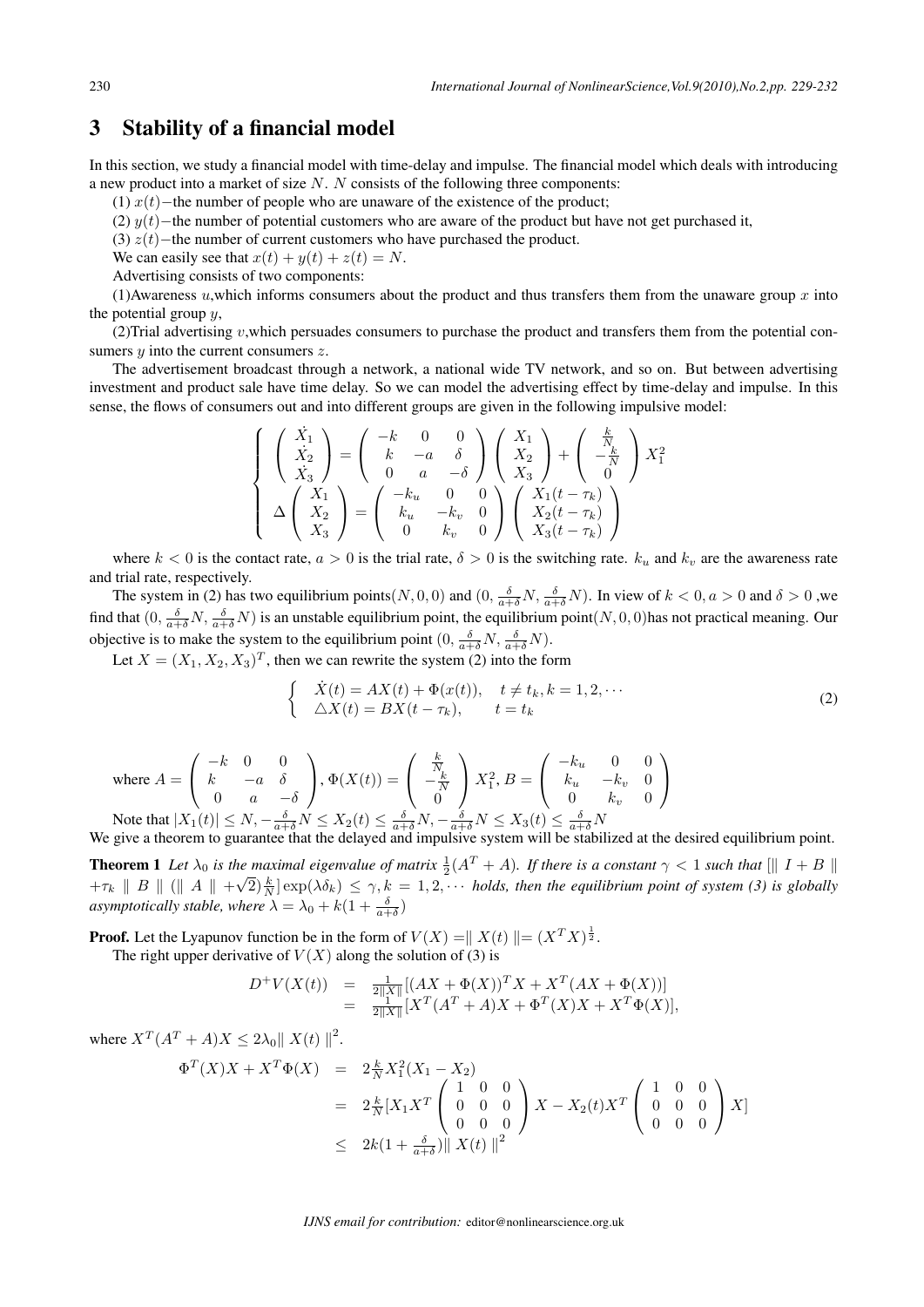Thus  $D^+V(X(t)) \leq \lambda ||X(t)||$ ,  $t \in (t_{k-1}, t_k]$ , which implies that

$$
\| X(t) \| \le \| X(t_{k-1}^+) \| \exp[\lambda(t - t_{k-1})]
$$
\n(3)

From the second equation of system (3), we have

$$
X(t_k^+) = X(t_k) + BX(t_k - \tau_k)
$$
  
=  $(I + B)X(t_k) + B[X(t_k - \tau_k) - X(t_k)]$   
=  $(I + B)X(t_k) - \tau_k B_k \dot{X}(t), \quad t \in (t_k - \tau_k, t_k]$  (4)

Assume  $0 \leq \tau_k \leq \delta_k$ , thus  $t \in (t_k - \delta_k, t_k] \subset t \in (t_{k-1}, t_k]$ 

From (5), we have

$$
\| X(t_k^+) \| \le \| I + B \| \| X(t_k) \| + \tau_k \| B \| \| \dot{X}(t) \| \le \| I + B \| \| X(t_k) \| + \tau_k \| B \| ( \| A \| + \sqrt{2} \frac{k}{N}) \| X(t) \|, \ t \in (t_{k-1}, t_k]
$$
\n(5)

In(4), we make  $t = t_k$ , then

$$
\begin{array}{rcl} \| X(t_k) \| & \leq & \| X(t_{k-1}^+) \| \exp[\lambda(t_k - t_{k-1})] \\ & = & \| X(t_{k-1}^+) \| \exp(\lambda \delta_k) \end{array} \tag{6}
$$

From (7) , (6) change into the form of

 $\|X(t_k^+) \| \leq [\|I + B\| + \tau_k \|B\| (\|A\| + \sqrt{2\frac{k}{N}}) \exp(\lambda \delta_k) \|X(t_{k-1}^+) \|$ According to the condition of theorem 3.1, we have  $\| X(t_k^+) \| \leq \gamma \| X(t_{k-1}^+) \| \leq \gamma^2 \| X(t_{k-2}) \| \cdots \leq \gamma^k \| X(t_0) \|$ For  $t \in (t_k, t_{k+1}]$ ,

 $\lim_{k\to\infty}$  *∥*  $X(t)$  *∥*  $\leq$  lim<sub>*k*→∞</sub>[*∥*  $X(t_k^+)$  *∥* exp( $\lambda \delta_{k+1}$ *)*]  $\leq$  lim<sub>*k*→∞</sub>[ $\gamma^k$  *∥*  $X(t_0)$  *∥* exp( $\lambda \delta_{k+1}$ *)*] = 0 Therefore, the equilibrium point of system  $(3)$  is globally asymptotically stable.  $\blacksquare$ 

Especially, when  $\tau_k = 0, k = 1, 2, \dots$ , the system (3) changes into the impulsive model of [6]

$$
\begin{cases}\n\dot{X}(t) = AX(t) + \Phi(x(t)), \quad t \neq t_k, k = 1, 2, \cdots \\
\Delta X(t) = BX(t), \quad t = t_k\n\end{cases}
$$
\n(7)

We have the following corollary:

**Corollary 2** Let  $\lambda_0$  is the maximal eigenvalue of matrix  $\frac{1}{2}(A^T + A)$ . If there is a constant  $\gamma < 1$  such that  $||I + B||$  $\exp(\lambda \delta_k) \leq \gamma$ ,  $k = 1, 2, \cdots$  holds, then the equilibrium point of system (8) is globally asymptotically stable. where  $\lambda =$  $\lambda_0 + k(1 + \frac{\delta}{a+\delta})$ 

**Remark 3** *The condition of theorem 3.1 has significant real meaning. For*  $\forall$   $\gamma$  < 1, *if impulsive interval*  $\delta_k$  *is long*, *the time delay*  $\tau_k$  *is short. Therefore, if we want to introduce a new product into a market through advertisement, the advertisement must have quick effect in order to reduce the number of advert (i.e., decrease cost).*

#### 4 Example

Consider the system (3), where  $a = 8, k = -1, \delta = 25, N = 10, \tau_k = 0.1, \delta_k = 1$ ,  $A=$  $\sqrt{2}$  $\sqrt{2}$ 1 0 0 *−*1 *−*8 25 0 8 *−*25 ⎞  $\Big\}$ ,  $B=$  $\sqrt{2}$  $\mathbf{I}$ *−*0*.*5 0 0 0*.*5 *−*0*.*6 0 0 *−*0*.*6 0 ⎞  $\overline{ }$ then  $\|\dot{I} + B\| = 1.1917$ ,  $\|\dot{B}\| = 0.9641$ ,  $\|\dot{A}\| = 1.1741$ ,  $\lambda = -0.4539$ For  $\gamma < 1$ , such that  $\left[\|I + B\| + \tau_k \|B\| \right] \left(\|A\| + \sqrt{2}\right) \frac{k}{N} \exp(\lambda \delta_k) \leq \gamma$  holds.

We know that the equilibrium point  $(0, \frac{\delta}{a+\delta}N, \frac{\delta}{a+\delta}N)$  of the impulsive controlled financial model with above parameters is asymptotically stable.